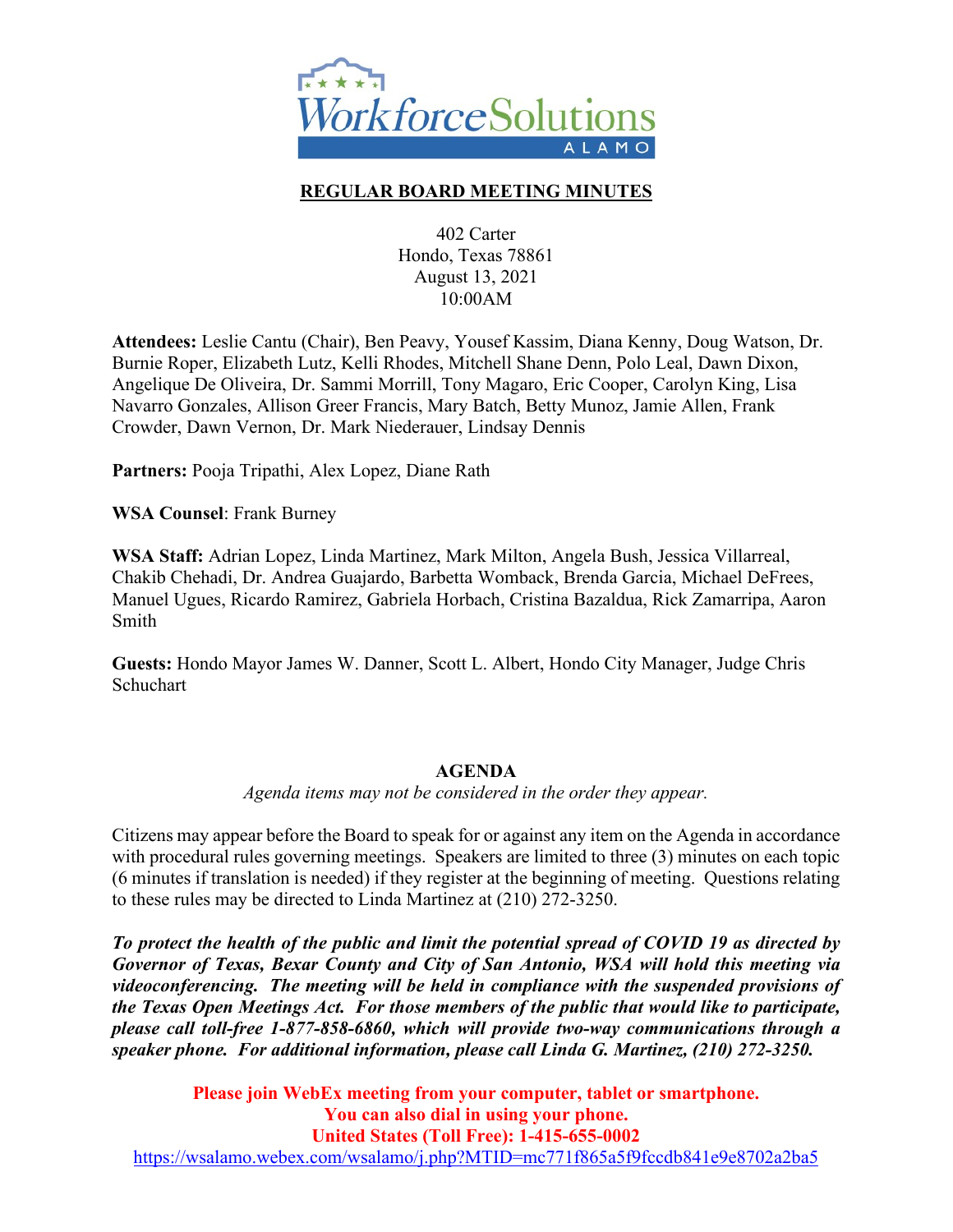#### **Access Code: 146 096 9544**

**New to WebEx? Get the app now and be ready when your first meeting starts:**  <https://www.webex.com/>

**During the Public Comments portion of the meeting (Agenda Item 3), the Public may type their name into the chat box or unmute themselves and state their name. The meeting host will call each member of the public for comments, in the order their names were submitted.**

- I. Welcome to Hondo: Mayor James W. Danner, Scott L. Albert, City Manager, Judge Chris Schuchart, Genevieve Flores, Economic Development Director
- II. Call to Order and Quorum Determination Presenter: Chairwoman Leslie Cantu **At 10 a.m., Chair Cantu called the meeting to order. The roll was called, and a quorum was declared present. Chair Cantu welcomed Medina County Judge Chris Schuchart and Hondo Mayor Danner who briefly remarked on the increased economic activity in Medina County and their partnership with WSA.**
- III. Declarations of Conflict of Interest Presenter: Chairwoman Leslie Cantu **Board Member Director Watson recused on item 5b.**
- IV. Public Comment Presenter: Chairwoman Leslie Cantu **None**
- V. Briefing: Vocational Rehabilitation Presenter: Mr. Larry Elliot, Vocational Rehabilitation Regional Director **Mr. Elliot discussed the SEAL program with WSA and other partnerships that are changing the lives of our citizens. In addition to providing signage at centers to assist those with disabilities. CEO Lopez thanked Mr. Elliott for the Vocational Rehabilitation partnership.**
- VI. Consent Agenda: (DISCUSSION AND POSSIBLE ACTION) Presenter: Chairwoman Leslie Cantu
	- a. Board Of Directors Meeting Minutes June 11, 2021
	- b. Child Care Services (CCS) Contract Recommendation
	- c. Financial Reports
	- d. Audit Update
	- e. Facilities Update
	- f. Update Local Plan Implementation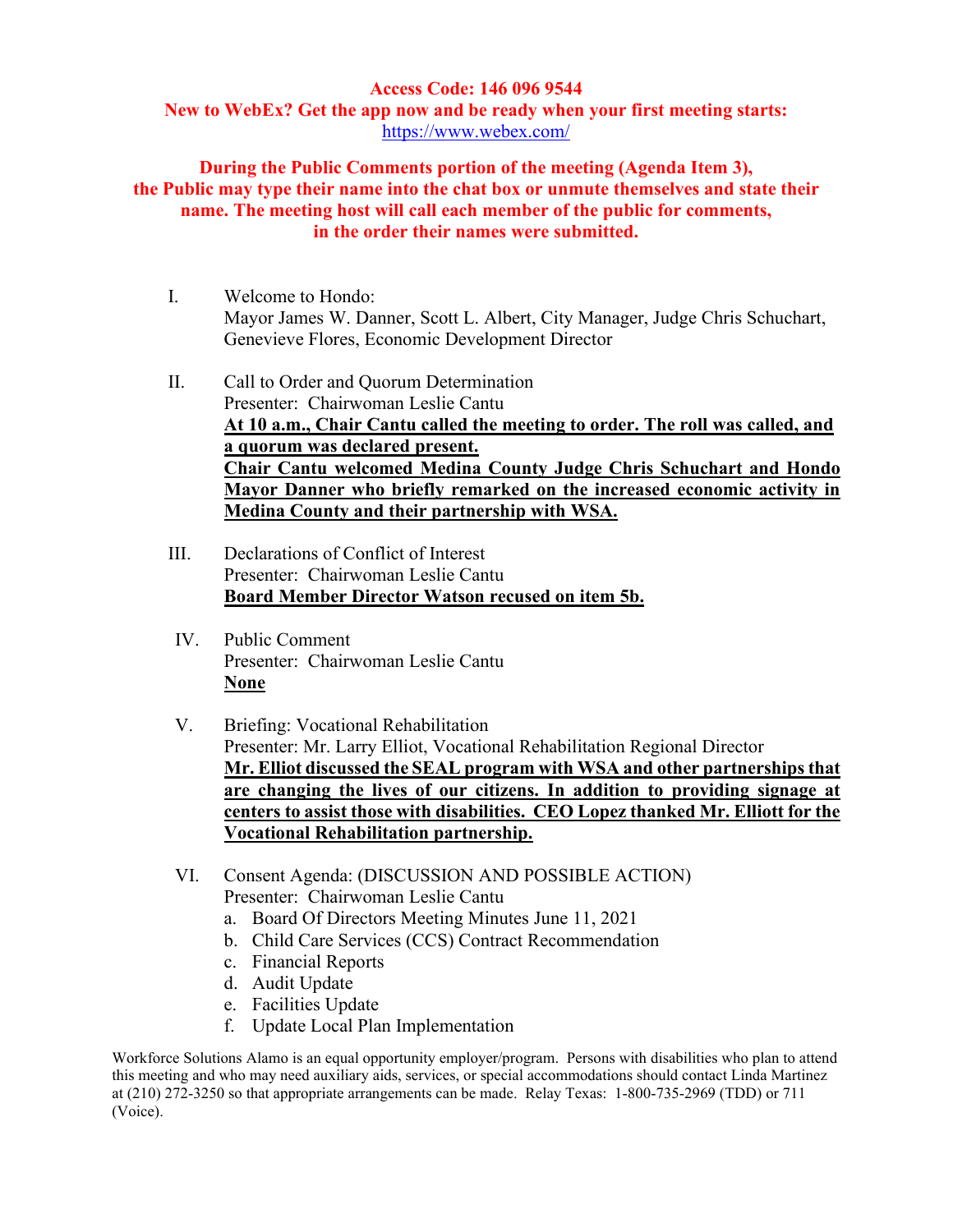- g. Operational Updates
- h. Performance and Programs Reports
- i. Quality Assurance Briefing
- j. Briefing Monitoring Timeline
- k. Unemployment Claims & Responses
- l. Contract Renewals
	- i. Legal Services
	- ii. Janitorial Services
	- iii. Program Monitoring
	- iv. Audit Renewal

**Chairwoman Cantu pulled from consent agenda items 5b and 5c, these items will be discussed with possible action during the committee updates.** 

**Upon motion by Board Member Director Eric Cooper and second by Board Member Director Doug Watson, the Board unanimously approved consent items a-l and sub items i-iii.**

- VII. Audit and Finance Committee Report (DISCUSSION AND POSSIBLE ACTION) Presenter: Mary Batch, Audit & Finance Committee Chair
	- FY22 Annual Budget
	- Chair Batch reviewed the proposed annual budget and Budget Amendment #2 as set out in the Board packet. Mr. Cooper expressed the thanks of the Board for the complete report. The board staff prepares a budget based on the assumption of planned allocations from the Texas Workforce Commission and anticipated carryover funds from existing contracts.
	- Discussion and possible action to approve the Annual Budget for the period of October 1, 2021, to September 30, 2022. The budget will be amended after the final allocations are received and the close-out of the current fiscal year. WSA is expecting to realign the budget with carryover and actual allocations in January of 2022.

# **Upon motion by Board Member Director Eric Cooper and second by Board Member Director Dawn Vernon, the FY22 budget was unanimously approved by the Board.**

- b. FY21 Budget Amendment #2
	- WSA adopted a budget for the Fiscal Year October 1, 2020, to September 30, 2021, which was amended in December of 2020 in Budget Amendment #1. The board further recommends amending the FY21 Budget to reflect changes in Facilities and Service Delivery Budgets to Service Providers.
	- Fiscal has calculated an increase in the Fiscal Year Budget by \$20,738,238. This change will increase the agency budget from \$130,393,384 to \$151,131,622.
	- The modified budgets are a result of an increase in facility relocation and renovation expenditures that will update furniture and resource room equipment at centers such as Seguin, Floresville, and the Food Bank. Additional funding has been allocated to services providers to increase Service Delivery Budgets.

## **Upon motion by Board Member Director Eric Cooper and second by Board Member Director Frank Crowder, FY21 budget amendment #2 was unanimously approved by the Board.**

- VIII. PROCUREMENT (DISCUSSION AND POSSIBLE ACTION) Presenter: Latifah Jackson, Director Contracts & Procurement
	- a. Expiring Contracts for FY2021-2022 Update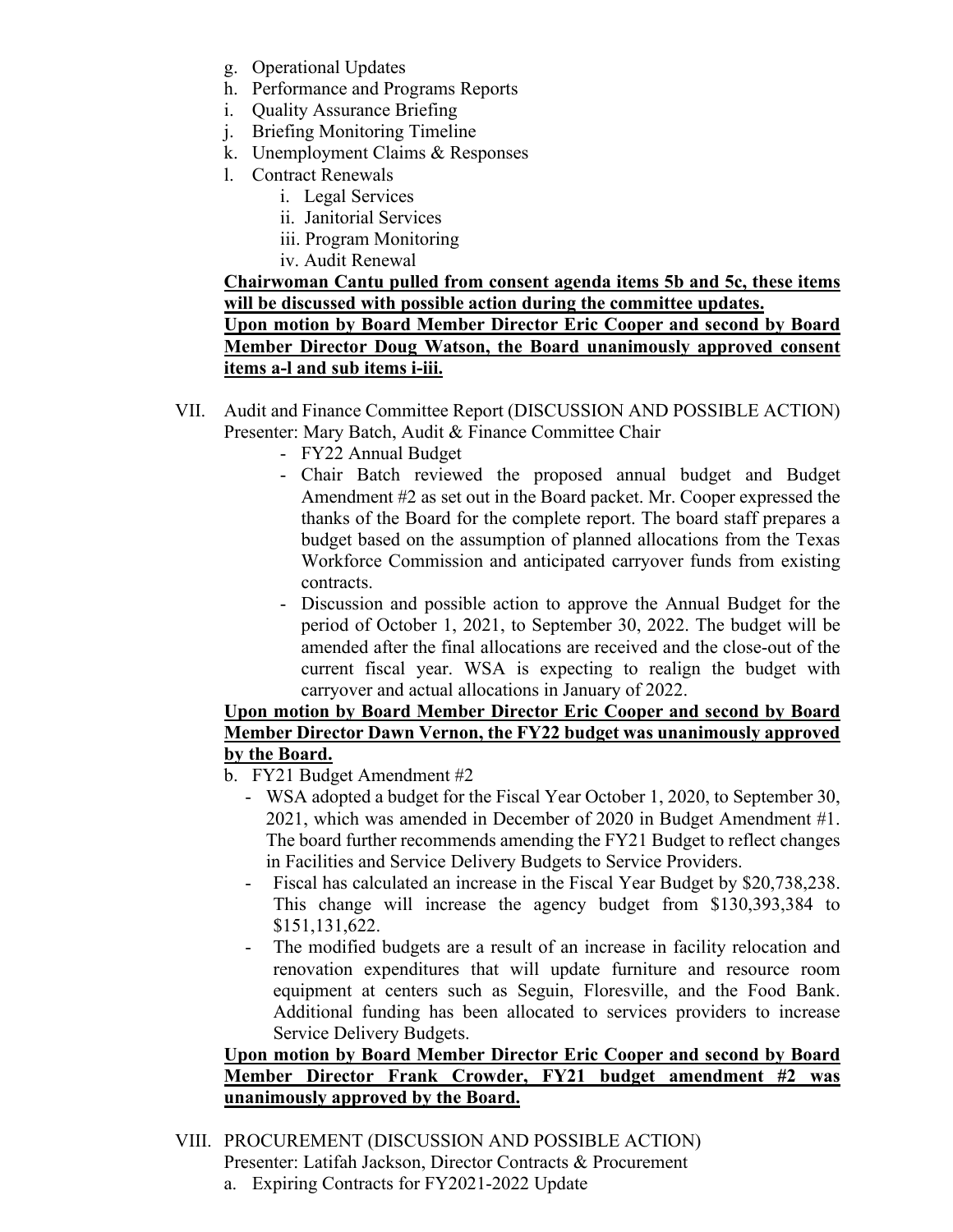- Ms. Angela Bush, Interim CFO, presented to the Board expiring contracts.
- Workforce Solution Alamo (WSA) has several contracts that will expire within the next several months, the renewal options (some requiring new procurements) for these contracts an agreement vary as we approach FY22. Most contracts are within the CEO threshold approval, which is below \$150,000. This excludes legal, leases, and auditing services that the board reviews and approves.
- A list of formal and informal contracts was included in the board packet.
- IX. Child Care Committee Report (DISCUSSION AND POSSIBLE ACTION) Presenter: Doug Watson, Child Care Committee Chair
	- a. Child Care Performance
		- Child Care Committee Chair Watson stated the Child Care Performance would continue to stay on the BOD agenda. WSA continues to work with Child Care Contractor as they monitor & process enrollments. WSA maintains ongoing communication with Child Care Contractor, on TWC's performance goal of 95%.
		- Board performance that trends too high/too low has an impact on funding. As a result, WSA's ongoing monitoring is of utmost importance to ensure performance remains within range and allows for WSA to continue to meet Performance goal of 95% set by TWC.
			- -WSA & Child Care Contractor will continue to monitor performance to ensure enrollment remains at a level that will not negatively impact performance.
	- b. Texas Mutual Grant Briefing (2nd application)

- WSA applied for the 2<sup>nd</sup> Texas Mutual grant however, it was not awarded to WSA.

- Child Care Committee Chair Watson added there is a significant amount of childcare relief funding available and in the Alamo Board area for childcare centers. 620 centers applied for this funding. The awards are significant. -

- c. Texas Rising Star Certification Briefing
	- Child Care and Early Learning, (CC&EL), and Children's Learning Institute, (CLI) remain in communication regarding completion of the courses, the data regarding the number of staff who have been able to complete each course and how all of this impacts the to be determined implementation date.
	- Boards receive bi-weekly updates of their staff members participation and passing status. Courses 1 through 5 are available (Course 6 coming very soon). Texas Rising Star staff is prioritizing completion of the courses.
	- Per TWC, all assessments remain on hold
	- 13 TRS staff have been able to move through certification courses
	- Board Member Dr. Sammi Morrill asked who is the training provider? Mrs. Jessica Villarreal, Child Care Director replied, Children's Learning Institute, (CLI).
- d. TWC WD 13-21 Initial Job Search Child Care WD 13-21 Briefing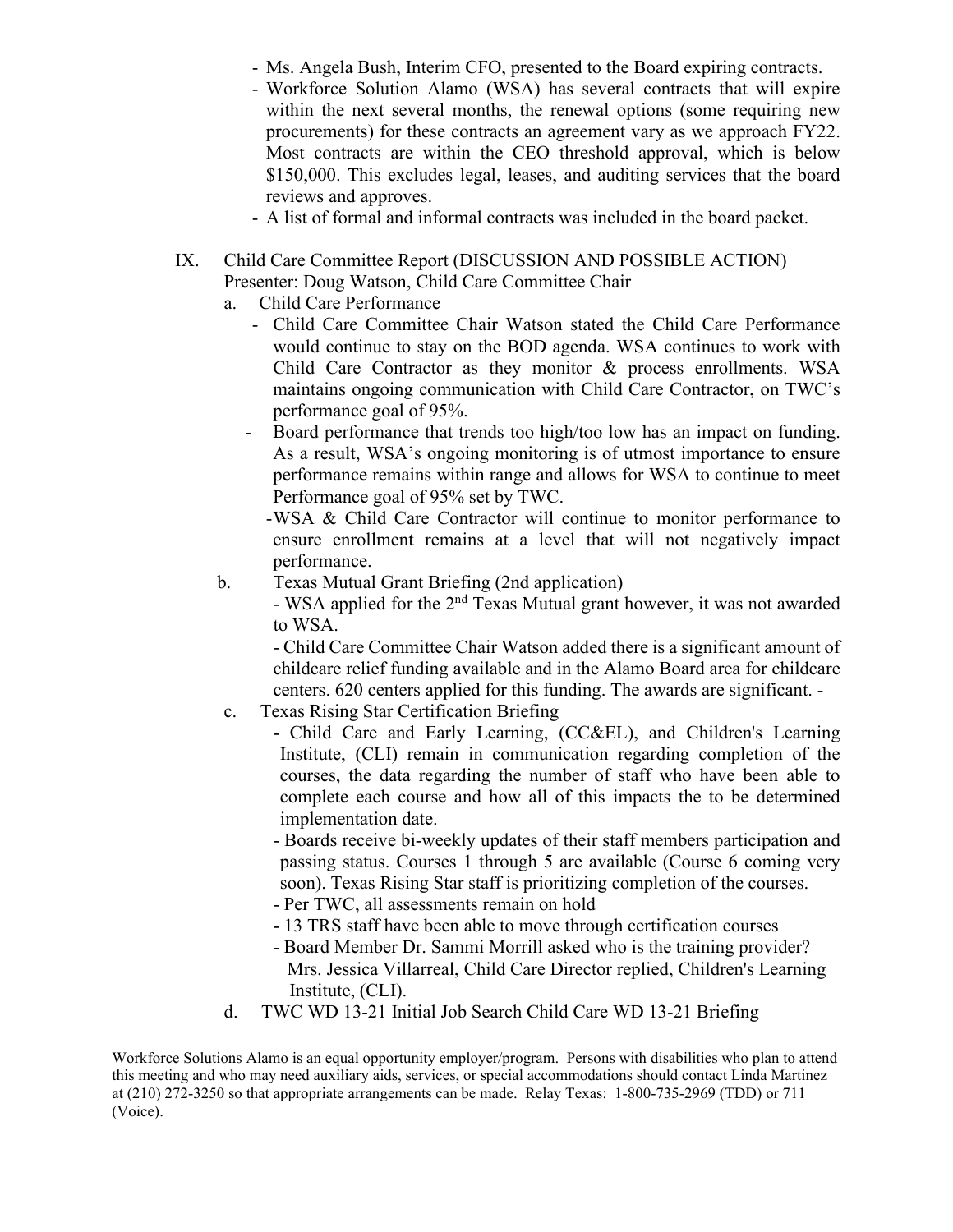- On June 15, 2021, TWC's three-member Commission approved a temporary waiver to provide additional flexibility, allowable under federal Child Care Development Block Grant, (CCDBG), law and regulations, to support families who do not meet the activity requirements when eligibility is determined. This waiver will allow up to three months of childcare, with zero co-payment for those parents searching for work. Proposed waiver would temporarily be in place from July 2021 – September 2022. WSA will await final WD letter 13-21 release with additional guidance/clarification from TWC and work with Child Care staff to implement accordingly.
- e. Early Matters Welcome & Introduction
	- On June 9th, 2021, Early Matters-Alamo hired an Early Matters Officer, Mr. Mark Larson, whose goals will be to: strengthen the ecosystem by leading the Early Matters Quality Improvement Partnership team that will include PreK4SA, Workforce Solutions Alamo, United Way San Antonio & Bexar County.
	- Mr. Mark Larson, will work to champion the goals of the Early Matters SA steering committee by engaging corporate leaders and building relationships with key stakeholders, raising funds, examining the efficacy of existing public policies, and advocating for new legislation to drive the increase of quality early childhood education centers in Bexar County to 50% by 2025.

- Chairwoman Cantu circled back on consent agenda item V. b, Child Care Services (CCS) Contract Recommendation and Ms. Angela Bush addressed the Board.

- The Child Care Services (CCS) program provides subsidized care for eligible families engaged in work or education and/or training activities. It also provides support for quality initiatives (i.e. early childhood development activities). CCS funding represents approximately 60% of WSA's total funding.

- The City of San Antonio (CoSA) is WSA's current Child Care Services CCS contractor. CCS was last procured in 2017. WSA staff issued a solicitation for a single contractor to provide childcare services for the Alamo region.

- Board Member Director Ben Peavy asked of those bidders that downloaded the RFP, did any of them reach out to WSA staff with questions or informing they were interested?

- CEO Lopez said no one responded and WSA staff proactively sent out the RFP to a number of other organizations.

## **Upon motion by Board Member Director Ben Peavy and Board Member Director Betty Munoz, the Board unanimously approved a contract with COSA for Child Care Services.**

- X. Strategic Committee Report (DISCUSSION AND POSSIBLE ACTION) Presenter: Eric Cooper, Strategic Committee Chair
	- a. Pearsall Location
		- HVAC problems occurring at a cost of \$3500. This problem is being addressed in lease negotiations.
		- Under the new agreement the landlord is proposing that WSA will be responsible for half of any HVAC related cost and other maintenance cost.
		- The rent will remain at the current rate of \$2,500 with the option of a price inflation in line with a 5% increase maximum for years 3, 4 and 5. This lease also includes a renewal option of two 5-year renewals.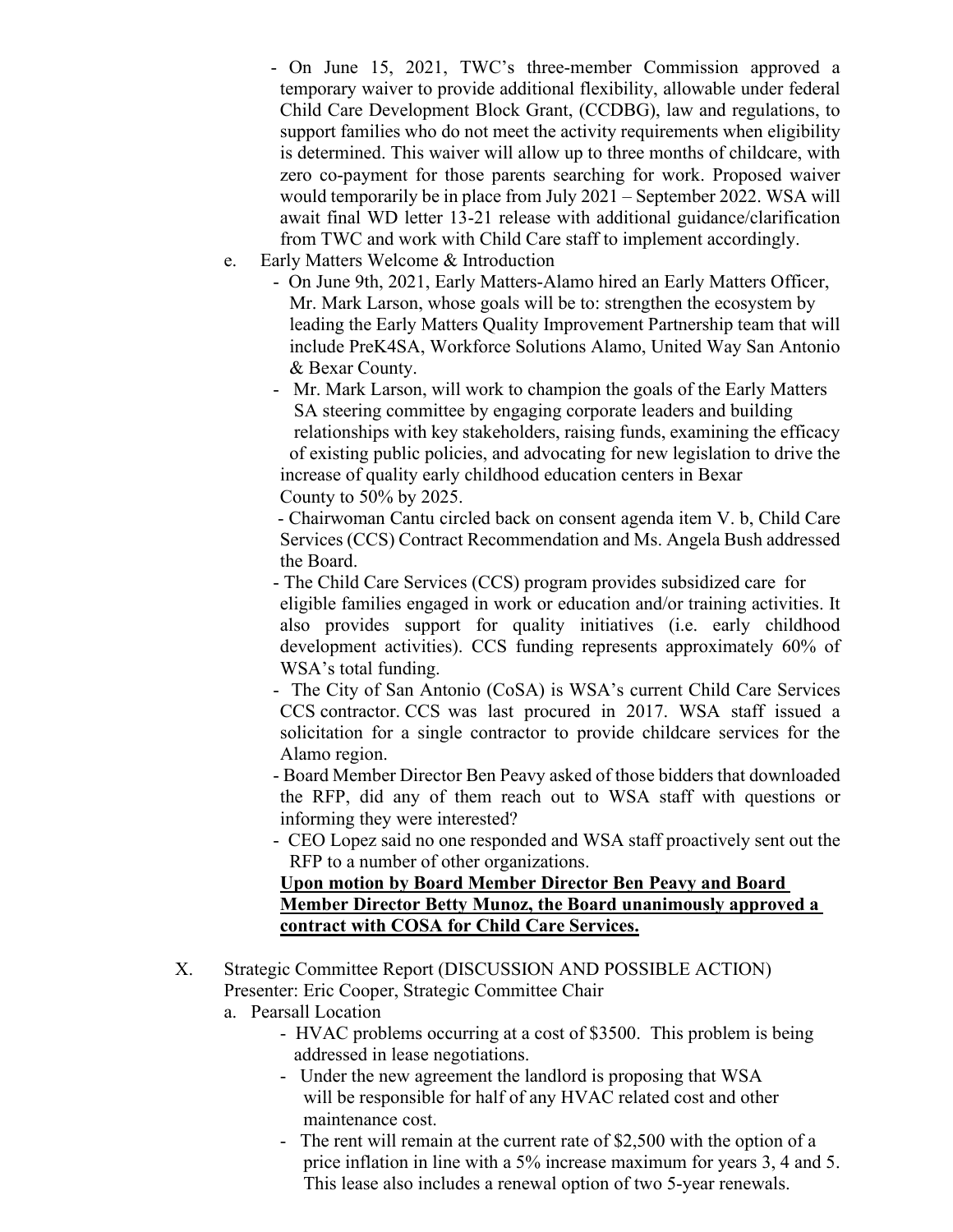- WSA is requesting board approval to negotiate and potentially enter a five-year lease with Sixth 7 Mag Family, LP. WSA is recommending a five-year lease due to the required HVAC contribution of approximately \$3,500.
- b. Boerne Location
	- The current lease at Boerne expires on November 30, 2021. WSA is currently exploring alternate facilities to upgrade the Workforce Center at Boerne. Staff toured evaluated and toured three locations,
	- Option 1: The current location in the Brentwood Shopping Center, which is approximately 1,500 SQF and near a DPS office. The landlord is willing to cover the cost of a new AC unit and some additional WSA standard finishes. WSA will be responsible for new signage within 90 days.
	- Option 2: The location at Hill Country Plaza, which is approximately 1300 SQF located at 124 E. Bandera Rd. in the center of town off Main St behind Walgreens. This space can be customized to the needs of the board, where the landlord is willing to entirely pay for the remodeling cost.
	- Option 3: The location at Stone Creek Plaza, which consist of 1500 SQF located at 1100 Main St. which is located on the east end of town. This space can be customized to the needs of the board, where the landlord is willing to pay for the initial plans and potentially cover the finish out of the space.
	- WSA is looking at Hill Country Plaza as new location and is recommendation of staff.
- c. Marbach Location
	- The current lease at Marbach expires on May 31, 2022. WSA is currently exploring alternate facilities to upgrade the Workforce Center at Marbach. Staff evaluated and toured seven locations. There are currently two primary facilities that are being considered by leadership, which were toured by Chairperson, Eric Cooper and CEO, Adrian Lopez on July 19, 2021.
		- Option 1: The location at Port San Antonio is currently a warehouse that is located at 628 Davey Crockett. The space is approximately 18,000 sq ft. This space can be customized to fit the needs of the board, where the landlord is willing to contribute to the renovation costs. Parking and a renovation project plan will need to be negotiated.
		- Option 2: The location at the Petco Corporate Office. This location is close to Highway 151 and 410 at 654 Richland Hills Dr. This space can be customized to the needs of the board, where the landlord is willing to contribute to the renovation costs. Renovation project cost will need to be negotiated. There are 100 parking spots available for WSA.
		- The FY22 budget will includes a budget of \$545,000 required to support the furniture, equipment, and moving expenditures for the selected Workforce Center. Staff will prepare a comparative analysis for both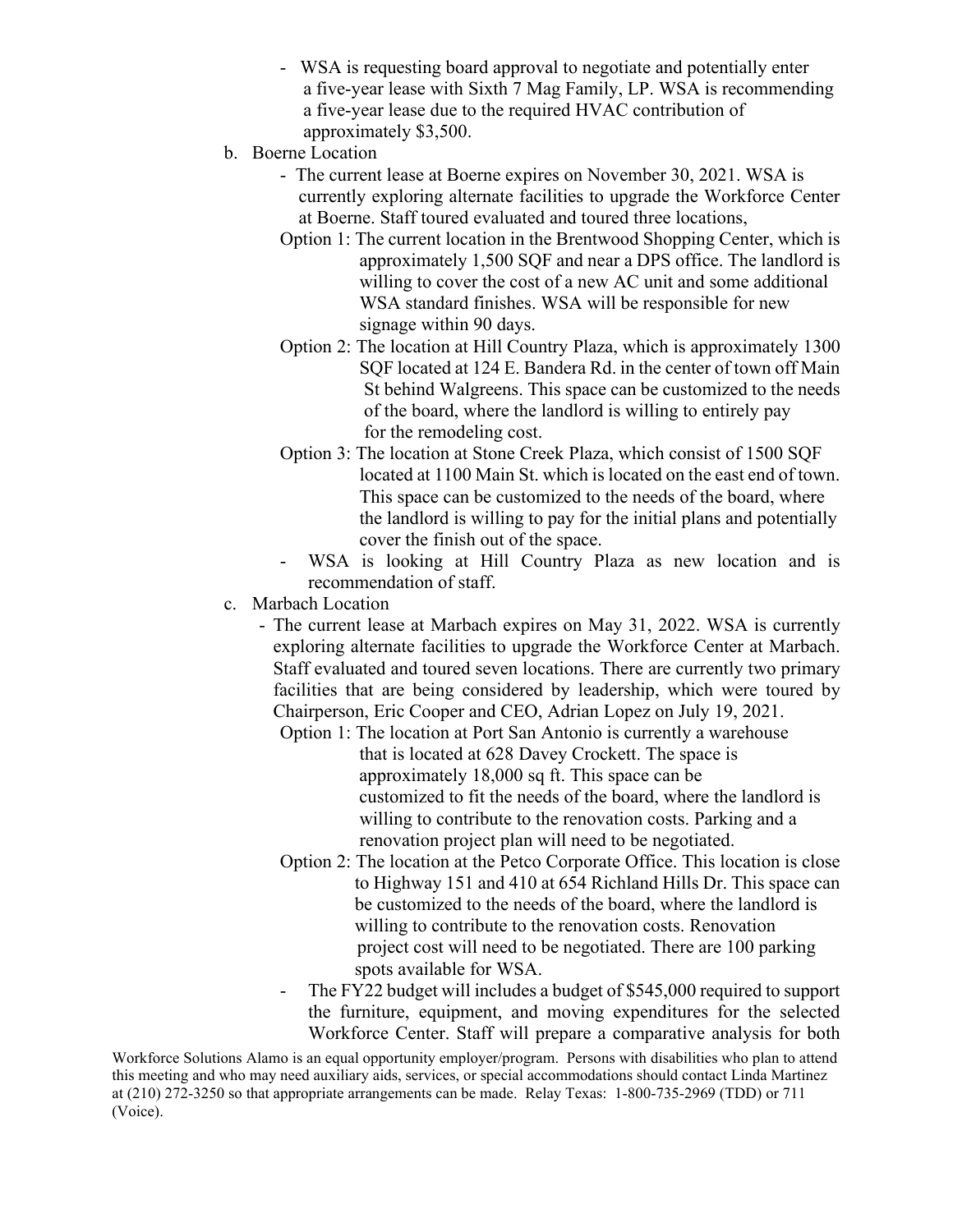locations and present a recommendation to the board for the site that fits the best interest of WSA, businesses, and job seekers in the area by November 30, 2021.

## **Upon motion by Board Member Director Jamie Allen and second by Board Member Director Mary Batch, the negotiation and execution of leases for Pearsall and Boerne locations were unanimously approved by the Board, subject to discussion with the Mayor of Boerne**.

- Board Member Director Peavy asked when is the lease up for Marbach location and is there something that needs to be sooner than later?
- Chair Cooper stated the lease was renewed and the new lease will expire in ten months. WSA staff and Strategic Committee will bring to Board. CEO also added cost estimates will be brought to WSA Board for consideration and approval for re-location of Marbach center and other locations.
- d. San Antonio Foodbank
	- WSA staff is working with Food Bank on co-location of services at Food Bank. Chair Cooper informed the Board he will recuse himself from voting due to conflict of interest.
- e. Floresville Location Grand Opening Fall 2021
	- Renovation is almost complete and furniture in route.
- XI. Oversight Committee Report (DISCUSSION AND POSSIBLE ACTION) Presenter: Dr. Mark Niederauer, Oversight Committee Chair
	- Dr. Niederauer updated the Board stating WSA is meeting and/or exceeding 13/15 TWC-contracted performance measures. WSA has plans in place to improve WIOA Dislocated Worker Post Qtr. Earnings and measurable skills gain.
	- Special Grants & Other Initiatives:
		- Return to office procedures will go into effect in July. All Centers are currently open to the public and are receiving clients (appointments and virtually). All parking lots are equipped with WiFi as well.
		- Bexar County and COSA projects are in progress and production is being made on each. Training is projecting on schedule and OJT is behind. We are not accepting new enrollees into either program at this point until the pipeline of clients is cleared.
		- WSA is pursuing two new Skills Development Grants Boeing and Lonestar National Bank at approximately \$500,000 total to train and upskill workers in these populations. JET grants with 3 ISD's have been executed.
		- WSA conducted 6 significant hiring events in spring with over 500 job seekers attending in total.
		- a. Adult Service Contract Renewal
			- C2 GPS's Adult and American Job Services contract was initiated 10/01/2019 with three one-year renewal options.
			- For your review and action is the option to renew the contract for the upcoming  $10/01/2021 - 09/30/2022$  term, which is the second of three one-year renewal options in the procurement
			- cycle of this contract. The contract will have two additional one-year terms remaining.
			- Partner Diane Rath asked what the benchmarks and pay points are for all the contracts.
			- Ms. Bush stated contractors are reimbursed by actual costs and they get profit benchmarks. WSA also reimburses monthly for their actual and indirect costs.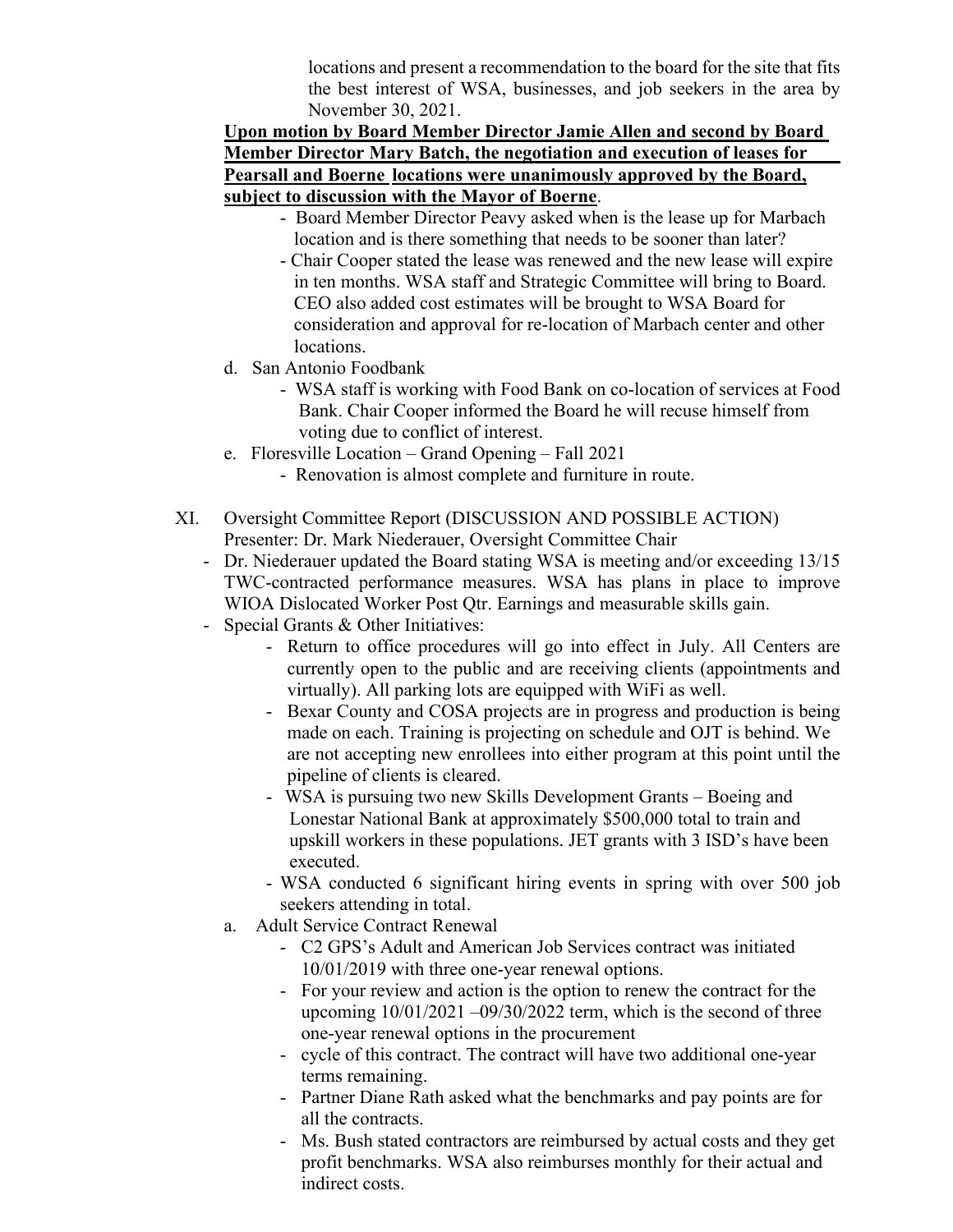- CEO Lopez stated WSA will provide summary of contracts benchmarks to the Board. The recommendations to renew the contracts on an annual basis, based on performance and a fiscal integrity review is brought to the Board prior to expiration.
- Board Member Director Jamie Allen asked if any of the information in the contracts would be considered private.
- CEO Lopez stated that there is nothing in the contracts that would be private and are subject to open records request.

 **Upon motion by Board Member Director Jamie Allen and second by Board Member Director Frank Crowder, the negotiation and execution of Adult Services Contract was unanimously approved by the Board.**

b. Urban Youth Contract Renewal

**Upon motion by Board Member Director Tony Magaro and second by Board Member Director Doug Watson, the negotiation and execution of Urban Youth Contract was unanimously approved by the Board.**

- c. Rural Youth Contract Renewal **Upon motion by Board Member Director Tony Magaro and second by Board Member Director Elizabeth Lutz, the negotiation and execution of Rural Youth Contract was unanimously approved by the Board.**
- d. Child Care Quality Renewal

**Upon motion by Board Member Director Tony Magaro and second by Board Member Director Elizabeth Lutz, the negotiation and renewal of Child Care Quality Contract was unanimously approved by the Board. Board Member Director Doug Watson abstained from voting. \*\*All motions included condition that the Board receives benchmarks and performance information on each contract.**

- XII. Committee of Six Chair and/or Partner Staff Report Outs / Discussion Items Presenters: Diane Rath, Pooja Tripathi, Alex Lopez
	- Ms. Rath indicated that the C of 6 is meeting next week and looks forward to data on number of jobs created.
	- Co6 members are very interested in the Return on Investment Report
	- Ms. Lopez and Ms. Tripathi noted the need for Return on Investment, (ROI) and placement data information.
	- Ms. Lopez informed the Board Dr. Rocha-Garcia will continue to serve on the Co6. Councilman Pelaez will return, and Councilman Perry will remain as an alternate.
- XIII. CEO Report

Presenter: Adrian Lopez

a. Child Care Funding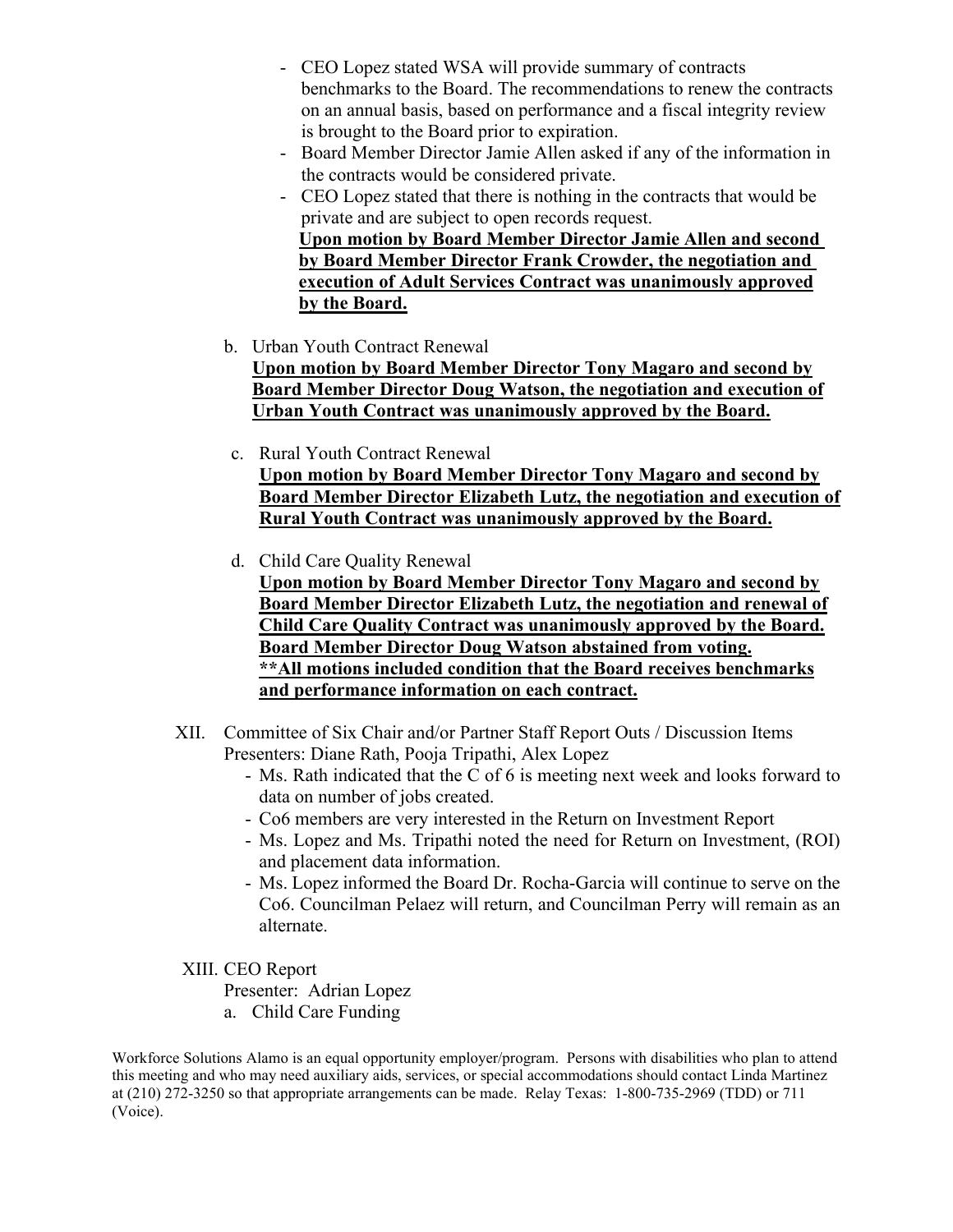- CEO Lopez reported on additional \$43M in funds have been allocated to Child Care funding and will be dedicated to the service and hospitality industry. Staff is working to get these funds out to affected families. He also commented on additional reports on impact and Return on Investment, ROI, studies from programs and grants.
- Finally, WSA was one of three local workforce development boards awarded grants by TWC for data assessment of performance.
- b. Employer Events
	- There have been approximately 80 plus employer events within the last six months. Over 1000 job seekers and about 500 employers that have attended these events.
	- Return on Investment Report is in the process of being completed and will be presented to the Co6. This report will show the overall impact in terms of the dollars coming into this region and economic impact.
	- WSA first annual report is also in the process of being completed.
	- TWC approved half a million dollars to three selected workforce boards, Alamo, Capital, and Rural Area. This investment will be to develop a pilot project to articulate better ways that we can look at data and to articulate the work and the impact that we had.
- c. Marketing & Media Update- Cristina Bazaldua
	- Ms. Bazaldua commented on numerous (approx. 100) media reports on WSA programs. All forms of social media continue to grow in hits and contacts.

#### XIV. Chair Report (DISCUSSION AND POSSIBLE ACTION)

Presenter: Chairwoman Leslie Cantu

- a. City's Ready to Work Program
	- WSA will be partnering with the Office of Criminal Justice in Bexar County to assist justice involved individuals. We will focus on the hard to serve populations to make sure that we can get them back into the workforce. We will be working with a group of automotive manufacturers at the Toyota plant.
	- The Chair notified the Board that the Open Meetings COVID exception will expire on  $9/1/21$ . Staff is examining the requirements to continue to offer "virtual" participation for all WSA meetings.
	- Finally, she informed the Board that staff will likely submit a bid for the COSA Ready-to-Work RFP. Staff is evaluating partnerships and scope of potential WSA application for COSA program. Director Peavy thanked WSA for considering application to participate in this program.
	- Director Peavy offered his assistance on the ROI study. He also asked for contract summary of benchmarks before Board is asked for approval.
- b. Child Care Success Stories
- XV. Next Meeting: Board of Directors Meeting December 10, 2021
- XVI. **Executive Session: Pursuant to Chapter 551 of the Texas Open Meetings Act, the Board may recess into Executive Session for discussion on any issue for which there is an exception to the Act as set out in section 551.071 et. seq. including, but not limited to, the following:** 
	- **a. Government Code §551.072 – Discussions Regarding Purchase, Exchange, Lease, or Value of Real Property if Deliberation in an Open Meeting**